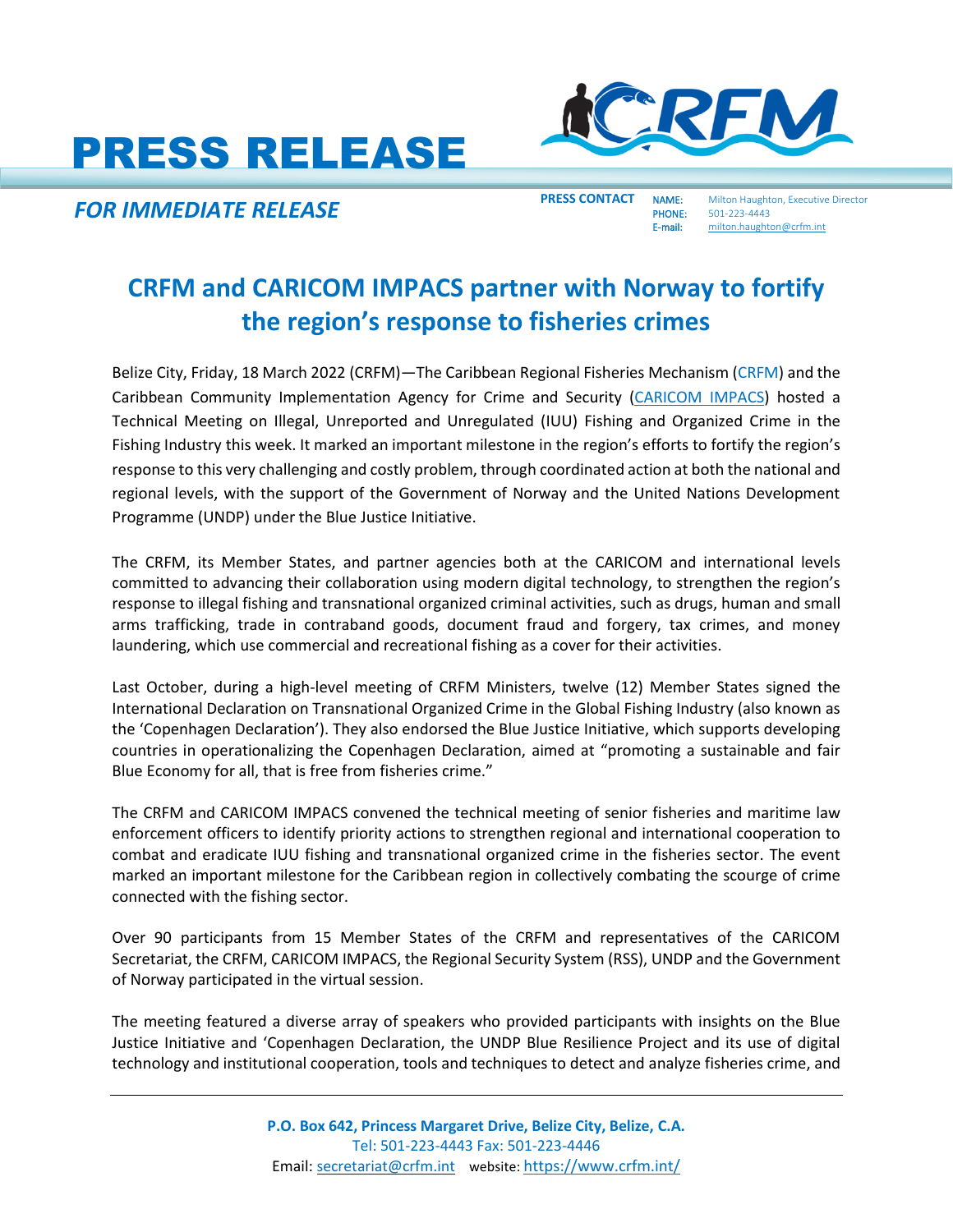a general overview of fisheries crime in the Caribbean. Participants engaged in interactive sessions, as they contributed to charting the way forward.

In addressing the gathering, Hon. Saboto Caesar, Minister of Agriculture, Forestry, Fisheries, Rural Transformation, Industry and Labour, and Chair of the Ministerial Council of the Caribbean Regional Fisheries Mechanism, said: "The fight globally has increased against IUU fishing and organized crime, and Saint Vincent and the Grenadines and the Member States of the CRFM continue to honor our duty… It is our quest in the Caribbean to partner with all international agencies to ensure that we reduce criminal activities when it comes to the Blue Economy. We intend to work with regional and international partners and other friendly governments such as Norway… because every Member State in the global community must play an important role."

CRFM Executive Director Milton Haughton noted the seriousness and impacts of illegal and criminal activities in the fisheries sector and expressed the CRFM's appreciation for Norway's commitment to the sustainable use of ocean resources, through the Blue Justice Initiative and the Copenhagen Declaration. He thanked the Government of Norway and the UNDP for supporting the region in its efforts to help address this intractable problem.

--------- End of Release---------

### **Important Dates:**

### **15 October 2018:**

The Copenhagen Declaration was initially adopted by 9 countries: Faroe Islands, Ghana, Indonesia, Kiribati, Namibia, Norway, Palau, Solomon Islands and Sri Lanka.

#### **10 December 2020:**

Several Ministers responsible for Fisheries from the CARICOM / CRFM Member States took part in a virtual High-Level International Blue Justice Conference that was convened by the Government of Norway. The main purpose of the Conference was to promote and advance political support for the non-binding Copenhagen Declaration on Transnational Organized Crime in the fishing industry.

#### **21 May 2021:**

At the Fifteenth Meeting of the Ministerial Council of the CRFM, Ministers discussed the issues and recognized the need for Member States to cooperate with other affected countries to improve understanding and knowledge of the problem, identify countermeasures, and build capacity to prevent, deter and eradicate IUU fishing and transnational organized crime in the fishing industry, in the region and globally. The Ministers issued Resolution No. MC 15(6) of 2021, documenting their position.

#### **4 October 2021:**

During a special ministerial meeting, several Ministers from the Caribbean Community responsible for Fisheries, the Blue Economy and related matters, delivered official statements endorsing The